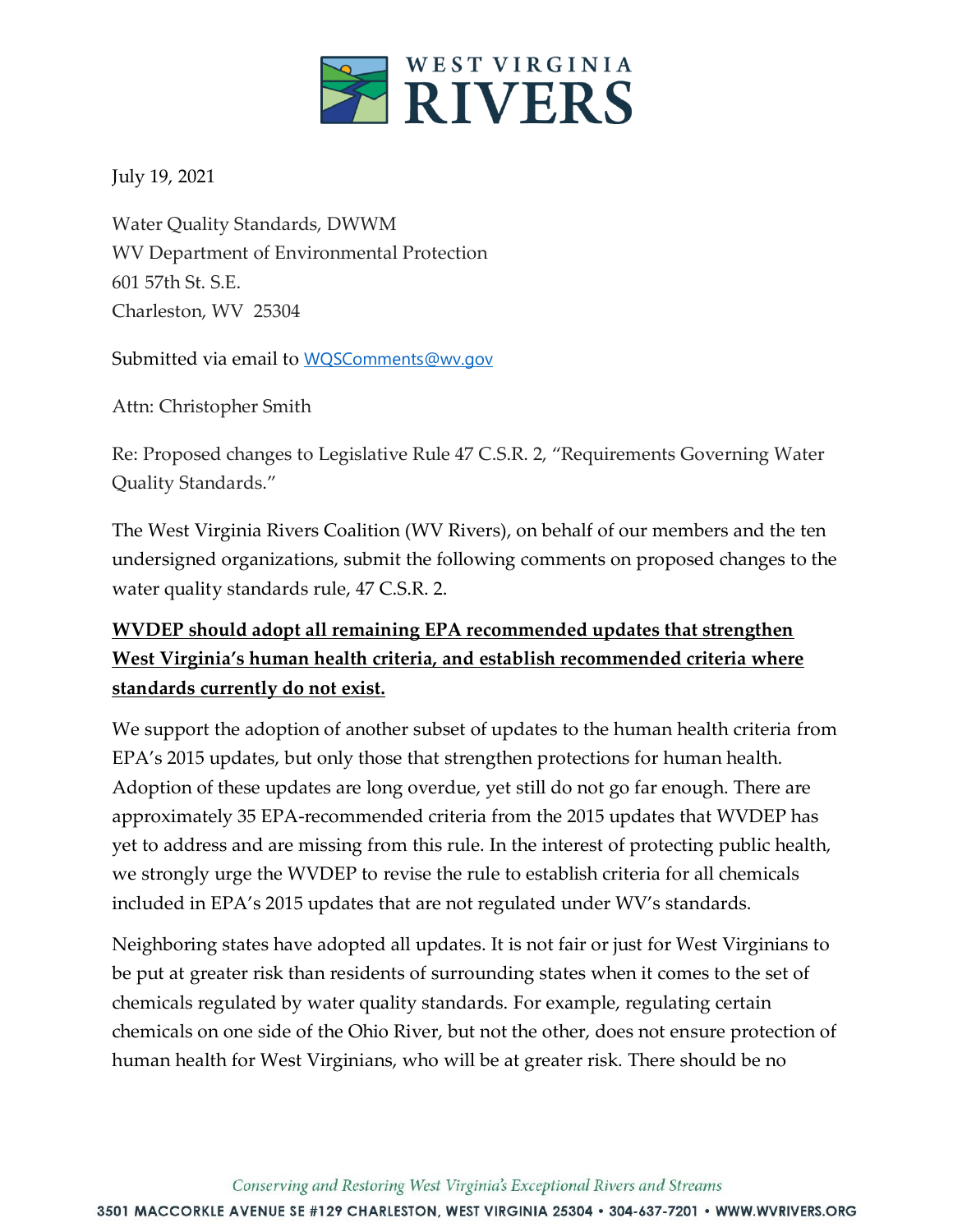further delay in setting limits on toxins known to be harmful to human health – especially for those for which EPA has established updated recommended criteria.

#### **WV Rivers opposes weakening of existing standards.**

While the changes to the human health criteria follow EPA's methodology and recommendations, several of EPA's proposed criteria would actually weaken the state's existing criteria. As a matter of policy, WV Rivers is opposed to weakening of existing criteria. Public health officials agree that any additional exposure to toxic chemicals increases the risk to public health. Industry is already meeting the current standards so there is no valid argument to weaken any standard. We request that WVDEP restore the following criteria:

- $\bullet$  Benzo (k) Fluoranthene (Category A)
- DDT
- Chrysene
- Gamma BHC
- Methyl Bromide

### **The proposed addition of Paragraph 8.2.c. should be rescinded.**

The next sections of our comments outline our basis for adamantly opposing the proposed language in 8.2.c. We strongly urge the WVDEP to remove = 8.2.c from the rule.

### **Paragraph 8.2.c is an unlawful change to water quality standards.**

Paragraph 8.2.c may be interpreted to allow a change in water quality standards without going through the requisite procedures of the federal Clean Water Act ("CWA"). A change to water quality standards is an action that is separate and distinct from the permitting process and subject to public scrutiny, EPA oversight, and the safeguards of the state lawmaking process. Procedures for revising water quality standards already exist under both federal and state law. *See* 40 C.F.R. § 131 (federal procedures); 47 W.Va. CSR §2-8.4; 46 W.Va. CSR § 6. Language in 8.2.c allowing changes to human health criteria on a "case by case" basis, is at best useless and at worst illegal.

First, there should be no question that human health criteria are water quality standards. "Water quality standards are provisions of State or Federal law which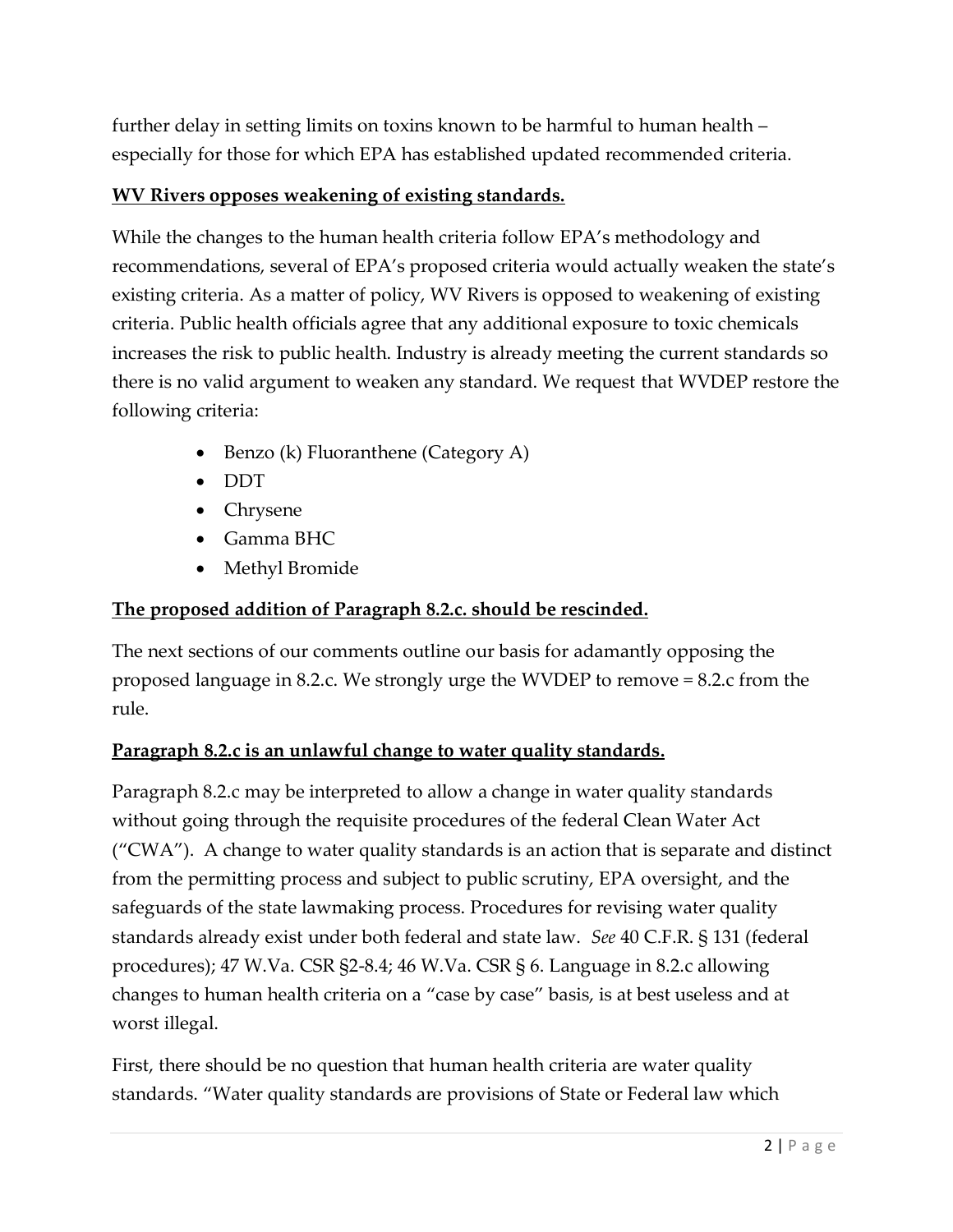consist of a designated use or uses for the waters of the United States and water quality criteria for such waters based on such uses." 40 C.F.R. § 131.3(i); *see also, id.* at 131.3(b) ("Criteria are elements of State water quality standards, expressed as constituent concentrations, levels, or narrative statements, representing a quality of water that supports a particular use."). Any changes that have the effect of changing human health criteria, including variables such as bioaccumulation factors and relative source contributions, are changes to water quality standards. *See* Office of Water, EPA, EPA 820-B-14-008, Water Quality Standards Handbook, Chapter 1: Provisions n.2 (2014); *Fla. Pub. Int. Research Grp. Citizen Lobby, Inc. v. EPA,* 386 F.3d 1070, 1090 (11th Cir. 2004). As such they are subject to CWA § 303(c) as well as federal regulations governing changes to water quality standards.

Pursuant to 33 U.S.C. § 1313(c) all revisions to water quality standards must be submitted to EPA for approval. Several regulations detail the requirements for submission. Notably, 40 C.F.R. § 131.20 contains standards for state review and mandates that public participation, including "one or more public hearings" with the "proposed water quality standards revision and supporting analyses" made available before such hearing. 40 C.F.R. § 131.20(b). Before submission to EPA, water quality standards must be "duly adopted pursuant to State law", which would include elements of both the state Administrative Procedures Act, as well as all relevant legislative procedures. 40 C.F.R. § 131.6.

Variances to generally applicable water quality standards are recognized and permissible under the CWA. Thus, "case by case" evaluations are already allowed under existing law. These variances, however, must comply with the detailed requirements of 40 C.F.R. § 131.14. Importantly, just like other water quality standards revisions they are subject to the public participation requirements of § 131.20(b), including a public hearing. Moreover, variances to generally applicable water quality standards must meet the following requirements (among others): 1) they be justified by one of the factors articulated in 40 C.F.R. § 131.10(g); 2) they must represent the "highest attainable condition of the water body or waterbody segment"; 3) they cannot result in the lowering of ambient water quality conditions; and 4) they must be time limited. 40 C.F.R § 131.14.

Each of the above outlined procedures is a requirement under federal law. To the extent that the language in 47 C.S.R. § 2-8.2.c would circumvent these procedures, it is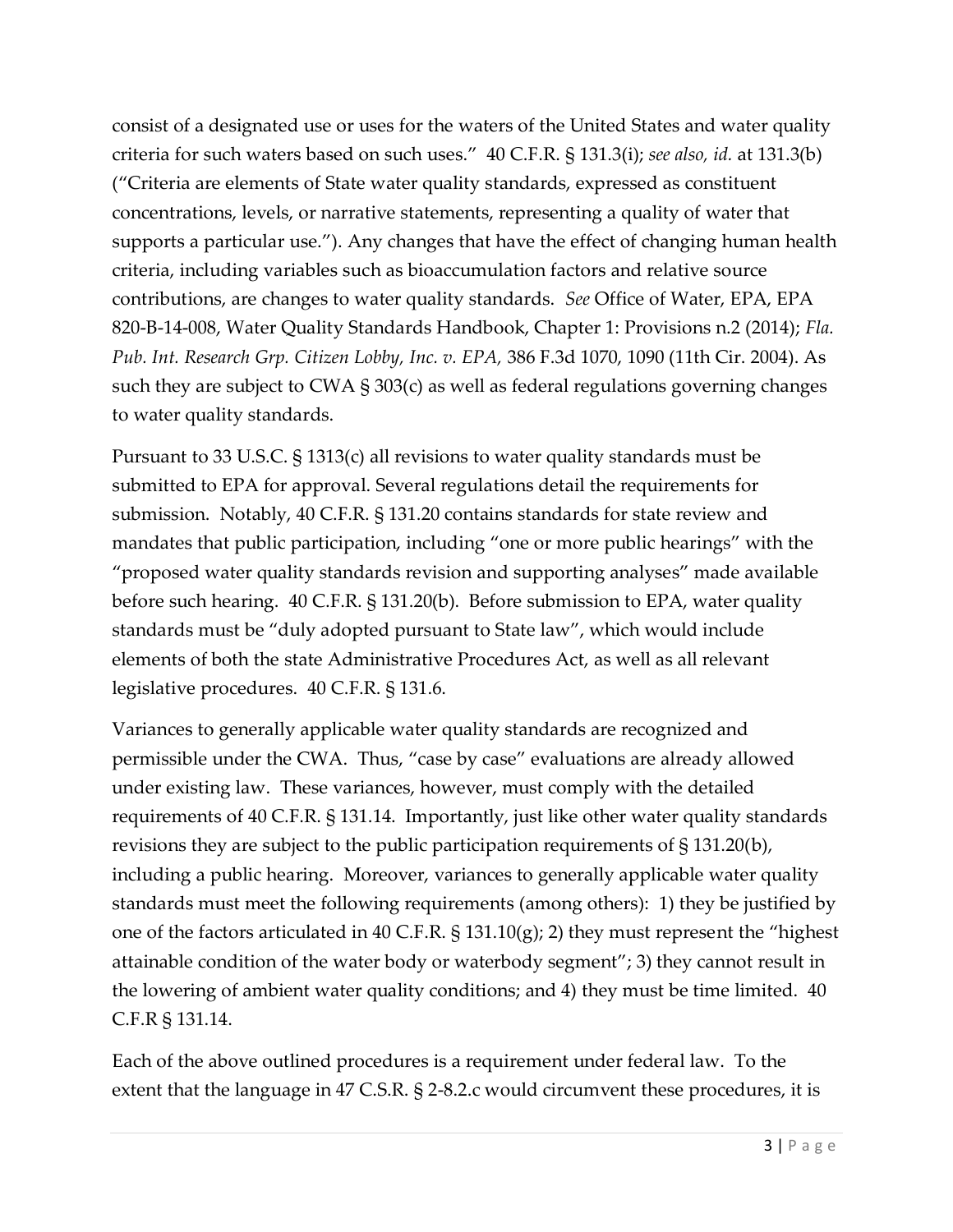illegal. To the extent that the language in 47 C.S.R. §2-8.2.c requires compliance with those procedures it is redundant and unnecessary because the state already possess authority to revise water quality standards and to create variances to generally applicable water quality standards pursuant to 47 C.S.R. § 2-8.4 and 46 C.S.R. § 6-1 et seq.

### **Paragraph 8.2.c is vague about being site specific or applicable to whole state.**

Paragraph 8.2.c. does not specify whether modifications to water quality criteria following the procedures set forth in this paragraph will apply statewide or only to the receiving stream for the NPDES permit. And if a modification only applies to the receiving stream, the proposed language does not provide any guidance on what portion of the stream to which it would apply.

The paragraph contemplates two methods for weakening criteria: (1) on a case-by-case basis as part of the NPDES permitting process, or (2) by petition to the Secretary. Presumably, a water quality criterion that is changed on a case-by-case basis as part of the NPDES permitting process would only apply to the receiving stream or a portion of the receiving stream. If this is the case, how would WVDEP keep track of these amended criteria? Surely the changes would need to be reflected in manner that is fully open to the public such as an amendment to 47 CSR 2.

The second method of weakening criteria – by petition to the Secretary – is even more vague. Must this petition be presented for a specific receiving water (or portion of a receiving water) associated with an NPDES permit, or may a petition be presented for a statewide change to a criterion? Again, how would WVDEP keep track of these amended criteria?

This paragraph is sloppy and contradictory in another way. According to the proposed language, first a human health criterion will be changed, and then "permit limits based on revisions to the human health criteria made in accordance with this paragraph" will be changed. The paragraph goes on to specify public notice and comment requirements related to the permit limit changes. It specifies that the permit limit revisions are not subject to review by the Legislative Rule-Making Review Committee, even though permit limit revisions are not currently subject to that committee's review.

If the intention of the proposed language is to circumvent the legislative process for changes to water quality criteria, it fails to do this for two reasons. First, as mentioned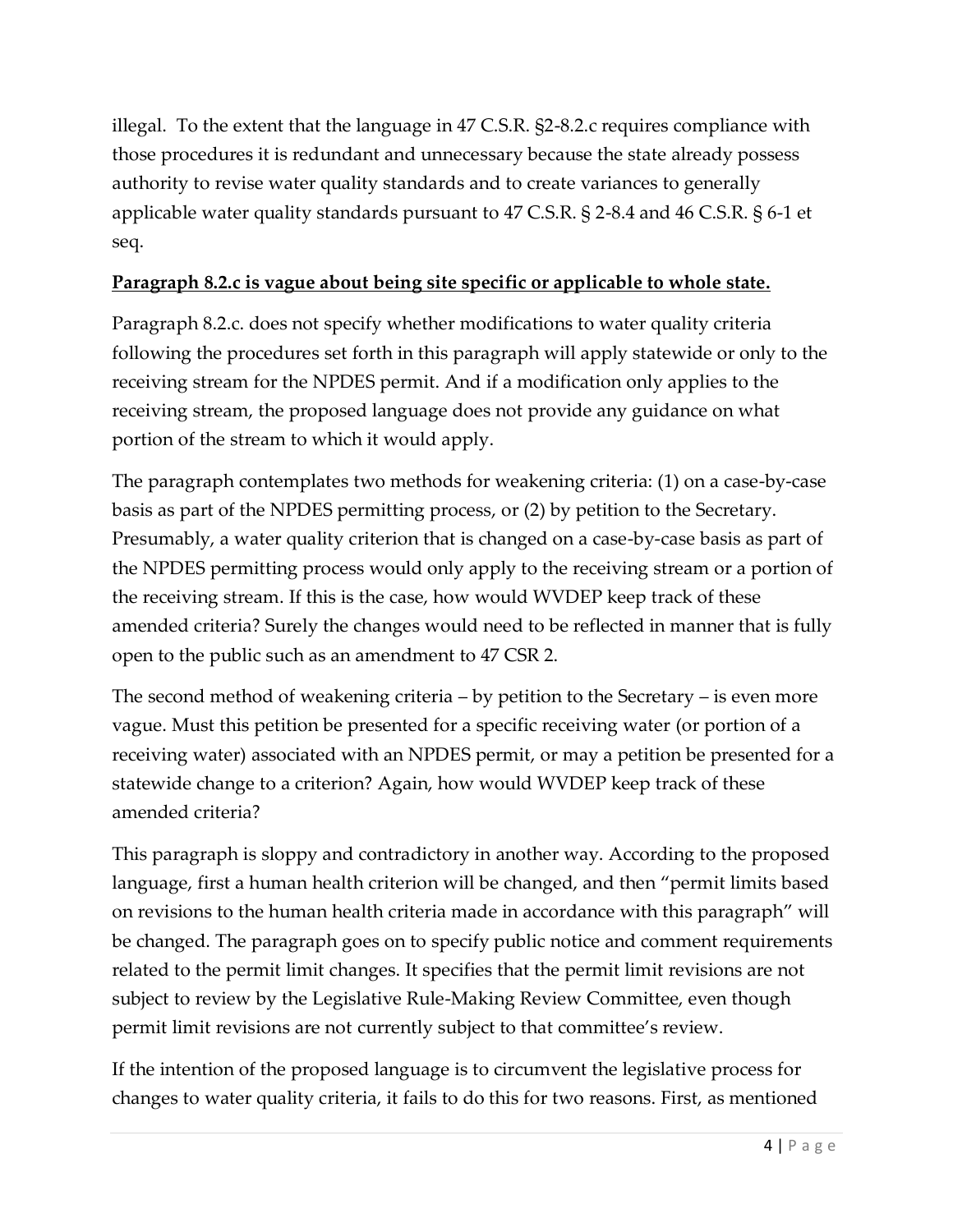above, it exempts changes in permit limits – and not changes to criteria – from review by the Legislative Rule-Making Review Committee. Second, even if the paragraph did exempt changes to criteria from the Legislative Rule-Making Review Committee, the changes would still be required to go through the rest of the legislative process and be approved by the House and Senate.

### **Paragraph 8.2.c. reduces the opportunity for public scrutiny and participation.**

The existing process for revising water quality standards through the triennial review process affords a fairer and more balanced participation from all stakeholders than the process proposed within 8.2.c. Unlike a triennial review process that often spans a full year of public meetings and various forums for public input and open dialogue with agency officials, 8.2.c only offers a 45-day public comment period. This is not a reasonable timeframe for the public to have a meaningful opportunity to understand the science behind the proposed change and respond accordingly. Additionally, 8.2.c cuts out involvement and oversight of the Legislature which would provide another layer of public scrutiny and involvement. The addition of 8.2.c undermines agency efforts and responsibilities to increase public transparency and participation in decisions that have impacts on the lives of West Virginia residents.

## **Paragraph 8.2.c perpetuates and exacerbates inequities faced by disadvantaged communities.**

The process offered in 8.2.c inherently and unevenly benefits large corporations that can afford conducting studies that disadvantaged communities and small businesses typically cannot afford. It is common that facilities discharging toxins governed by human health criteria are located in industrialized regions of the state which are often poorer communities already struggling with problems related to social, economic, and environmental justice. 8.2.c. stands to not only reduce public participation, but intensify issues of environmental injustice in areas already disproportionately burdened with pollution and associated health risks.

#### **Footnote "i" allows weakening of all human health criteria through Paragraph 8.2.c.**

The proposed footnote "i" has been applied to all human health criteria, and not just the updated criteria. This includes the 24 criteria that were updated in the 2021 Legislative Session. We are opposed to the footnote "i" because it would open up all of these criteria to changes that would be likely to increase public exposure to toxic chemicals.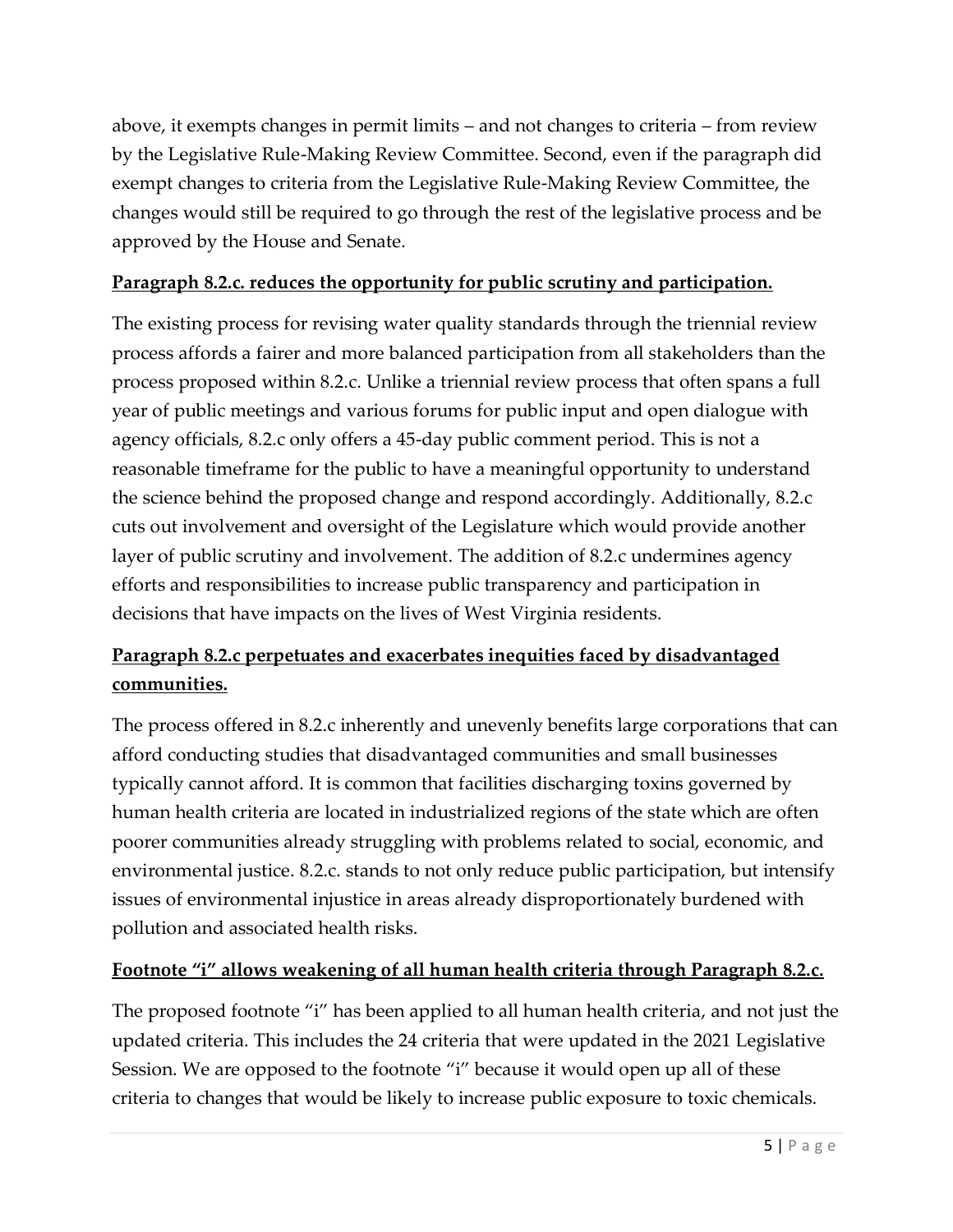## **8.29.2 We request clarification and technical support documents for proposed changes the temperature standard for trout waters.**

We question the rationale for changing the temperature standards in the East River, Greenbrier River, Summersville Lake and its tailwaters above Collison Creek. Additionally, we would like clarification on the specific reaches of these waterbodies impacted by these changes. The introduction asserts that these streams "exhibit higher natural temperatures than typically expected..." but no technical support document is offered as a reference for that claim.

The revisions would allow temperatures of 81 degrees Fahrenheit, but brook trout exhibit physiological stress at 68 degrees Fahrenheit and mortality at approximately 70 degrees Fahrenheit. Additionally, Candy Darters are a federally listed endangered species in the Greenbrier River and prefer the same temperature range as brook trout. Changing the temperature standard for these trout waters may also impact the Candy Darter and should require consultation with the US Fish and Wildlife Service.

Many of the streams listed as trout waters are currently too warm for trout. What is the rationale for singling out these specific water bodies? If the temperatures in these waters are exceeding the standard for trout populations, then the solution is to implement practices to protect the species from extreme temperatures such as installing large woody debris, preserving and restoring riparian buffers, and planting trees. Changing the temperature standard does not alleviate the issue of the temperature stress on sensitive fish species.

#### **Conclusion**

To conclude, for the reasons stated above, we strongly urge WVDEP to strike paragraph 8.2.c from the rule (and the corresponding footnote "i"), restore the values for the weakened criteria, adopt all EPA's recommended criteria for which WV standards currently do not exist, and explain the rationale behind changing the temperature standard for trout waters for the specific waterbodies.

Thank you for your careful consideration of these comments.

Signed,

Angie Rosser West Virginia Rivers Coalition